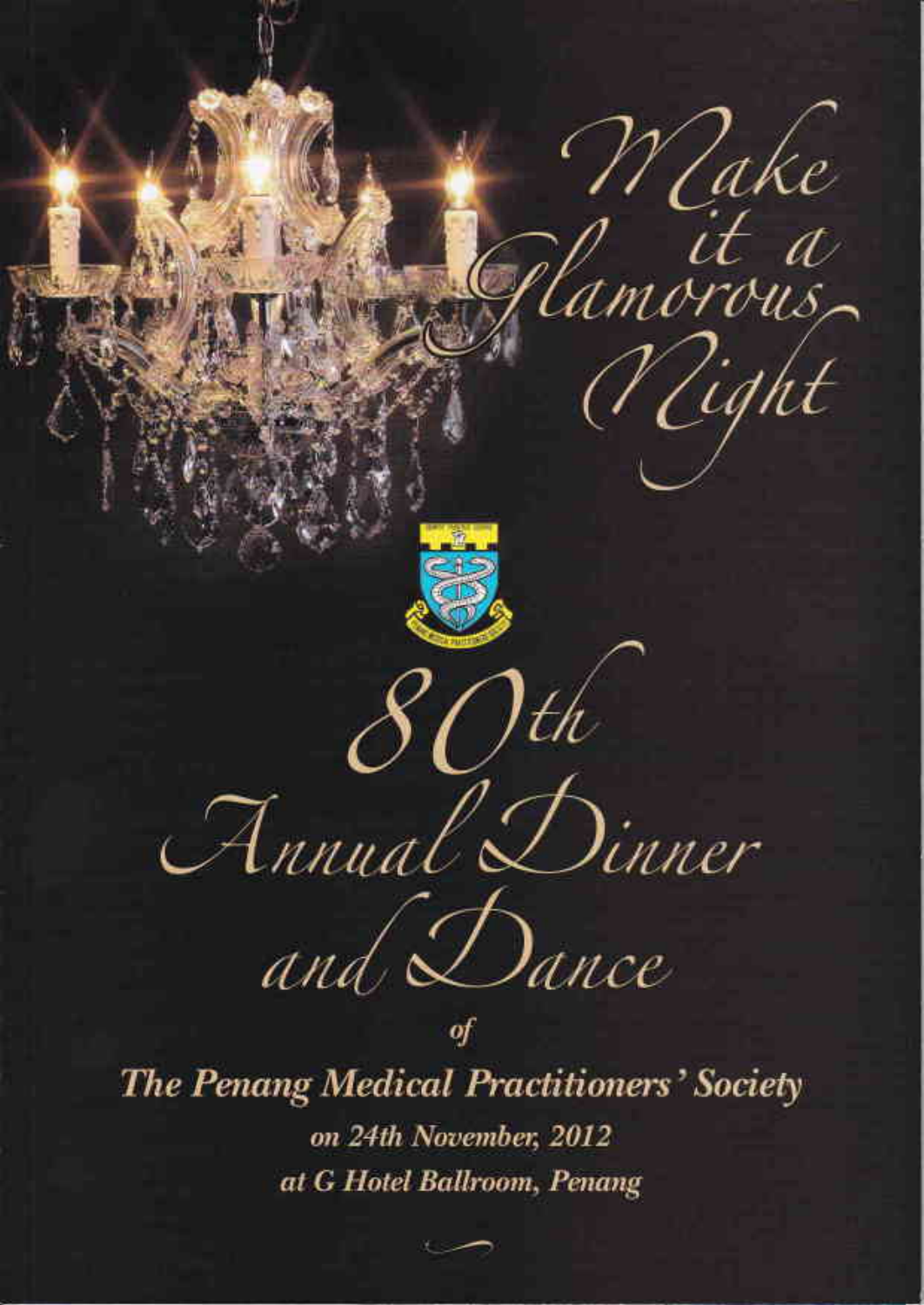Wessage from<br>President of MPCAM



**PCN** stands for **Malaysian Primary Care** Network. It is a Facebook closed group meant for medical doctors and started by a nonmedical personnel, Mr. Alex Wong, in 2009 for a simple reason: to gather all medical professionals together on one site. He saw the need to gather all Doctors who have Facebook accounts to join a closed group as he had seen how fragmented the profession was and how isolated general practitioners and medical specialists were since they had no ready avenue or time to discuss and share common skills, knowledge and problems. There was also the side bonus of reuniting old classmates and colleagues and getting to know and make new friends in our widely dispersed medical fraternity.

It began innocently enough and MPCN began to grow with a slow steady crawl. Even at the early stages of its formation, it was already a success, since many doctors had found a place to chat and release some of their pent up emotions and stress, sharing the problems faced daily and the daily grind that is the usual lot of being a medical doctor.

Then came the famous 1Care scare in 2011. Dr John Ng was the earliest to notify all medical professionals and the public of this possible menace to all concerned in the taknak1Care Facebook page. More and more information was actively discussed and soon, the scare had started a new movement and awareness of the need for unity in our fragile medical fraternity. The profession was fragile because we were disunited, fragmented and isolated. We are easily bullied and hassled by the ongoing health policies which have been implemented without our knowledge or a general consensus approval, and had been stealthily incorporated into our profession. A control rod had been inserted in the guise of Private Healthcare Facilities and Services Act and Regulations 2006 by Ministry of Health. lt was partly the general practitioners' and doctors' fault that this Medical Act was not tackled during its conception and implementation. We were too busy working attending to the needs of our patients and attending to our own personal needs, wrapped up in our professional cocoon and basically shutting off the rest of the world. After it had been forced upon all of us, it was too late to do anything about it and still it hurts and troubles us till today. That was <sup>a</sup> grave mistake, a mistake that we shall not repeat.